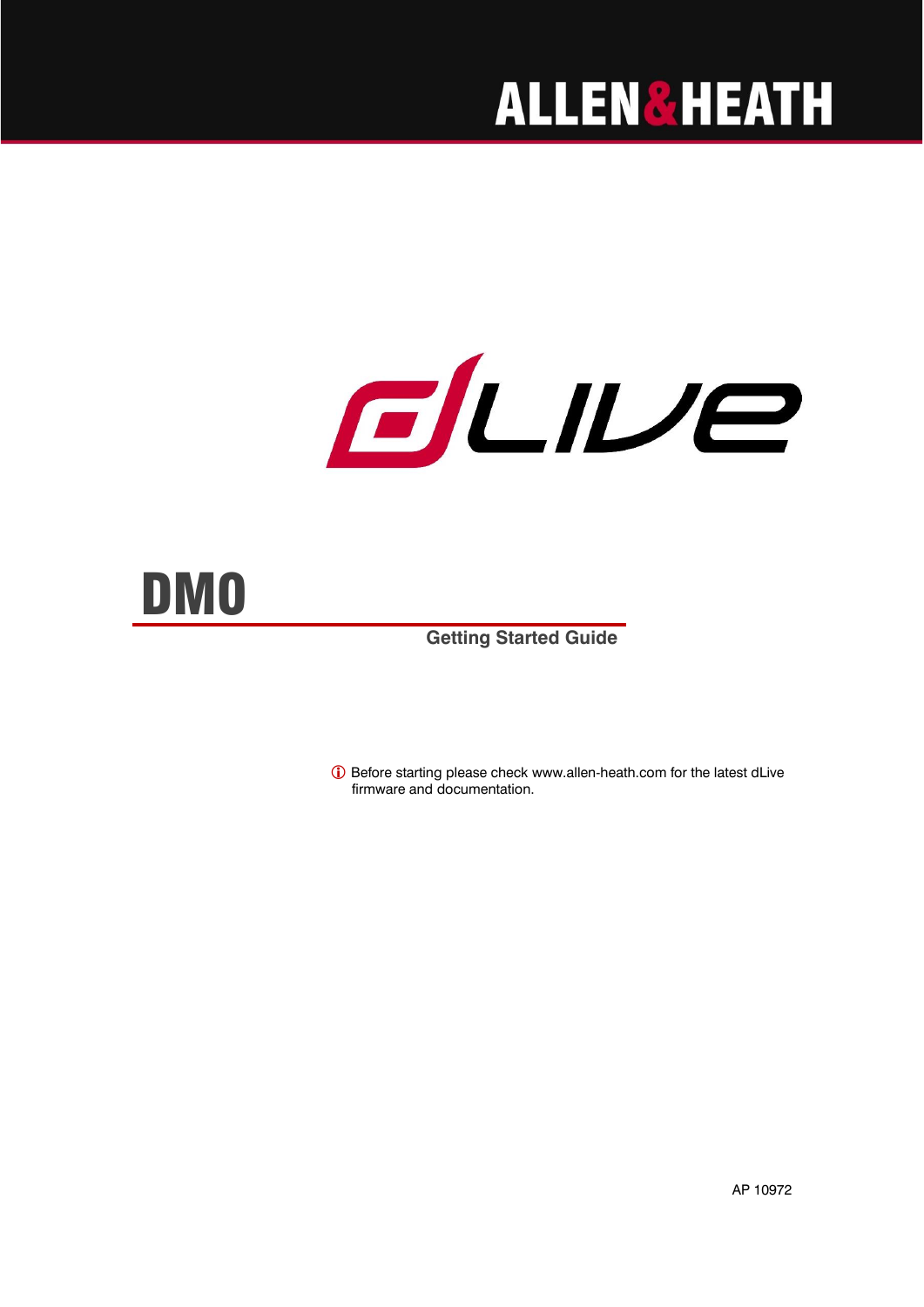### **Limited Three Years Manufacturer's Warranty**

Allen & Heath warrants the Allen &Heath -branded hardware product and accessories contained in the original packaging ("**Allen & Heath Product**") against defects in materials and workmanship when used in accordance with Allen & Heath's user manuals, technical specifications and other Allen & Heath product published guidelines for a period of THREE (3) YEARS from the date of original purchase by the end-user purchaser ("**Warranty Period**").

This warranty does not apply to any non-Allen & Heath branded hardware products or any software, even if packaged or sold with Allen & Heath hardware.

Please refer to the licensing agreement accompanying the software for details of your rights with respect to the use of software/firmware ("EULA").

Details of the EULA, warranty policy and other useful information can be found on the Allen & Heath website: [www.allen-heath.com/legal.](http://www.allen-heath.com/legal)

Repair or replacement under the terms of the warranty does not provide right to extension or renewal of the warranty period. Repair or direct replacement of the product under the terms of this warranty may be fulfilled with functionally equivalent service exchange units.

This warranty is not transferable. This warranty will be the purchaser's sole and exclusive remedy and neither Allen & Heath nor its approved service centres shall be liable for any incidental or consequential damages or breach of any express or implied warranty of this product.

#### **Conditions Of Warranty**

The equipment has not been subject to misuse either intended or accidental, neglect, or alteration other than as described in the User Guide or Service Manual, or approved by Allen & Heath. The warranty does not cover fader wear and tear.

Any necessary adjustment, alteration or repair has been carried out by an authorised Allen & Heath distributor or agent.

The defective unit is to be returned carriage prepaid to the place of purchase, an authorised Allen & Heath distributor or agent with proof of purchase. Please discuss this with the distributor or the agent before shipping. Units returned should be packed in the original carton to avoid transit damage.

DISCLAIMER: Allen & Heath shall not be liable for the loss of any saved/stored data in products that are either repaired or replaced.

Check with your Allen & Heath distributor or agent for any additional warranty information which may apply. If further assistance is required please contact Allen & Heath Ltd.

dLive DM0 MixRack Getting Started Guide Issue 3

Copyright © 2021 Allen & Heath. All rights reserved.

## ALLEN&HEATH

Allen & Heath Limited, Kernick Industrial Estate, Penryn, Cornwall, TR10 9LU, UK

[http://www.allen-heath.com](http://www.allen-heath.com/)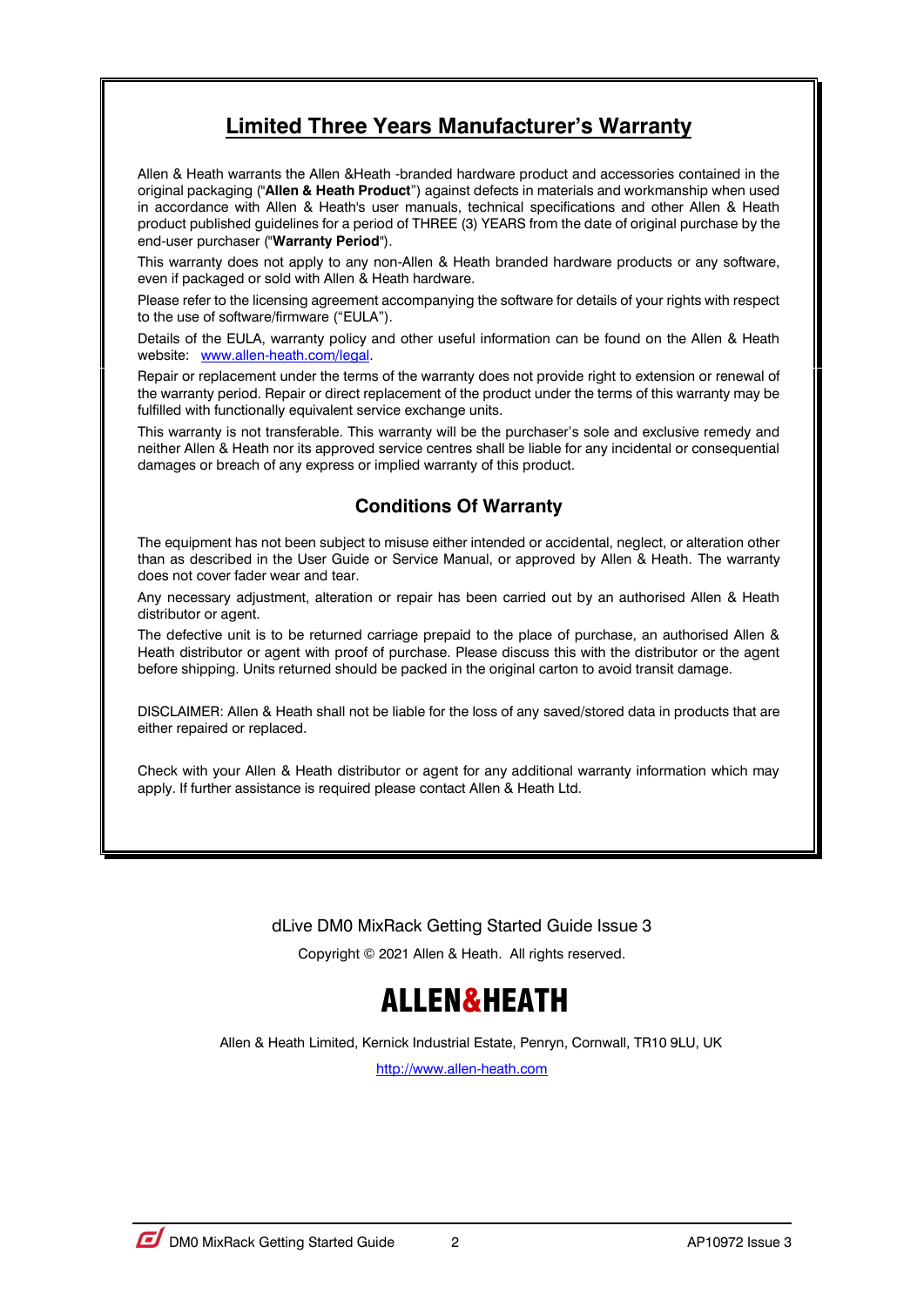## <span id="page-2-0"></span>**IMPORTANT - Read before starting**

#### **Safety instructions**

Before starting, read the **Important Safety Instructions** printed on the sheet supplied with the equipment. For your own safety and that of the operator, technical crew and performers, follow all instructions and heed all warnings printed on the sheet and on the equipment panels.

#### **System operating firmware**

The function of the dLive MixRack is determined by the firmware (operating software) that runs it. Firmware is updated regularly as new features are added and improvements made.

Check [www.allen-heath.com](http://www.allen-heath.com/) for the latest version of dLive firmware.

#### **Software licence agreement**

By using this Allen & Heath product and the software within it you agree to be bound by the terms of the relevant **End User Licence Agreement** (EULA), a copy of which can be found at [www.allen](http://www.allen-heath.com/legal)[heath.com/legal.](http://www.allen-heath.com/legal) You agree to be bound by the terms of the EULA by installing, copying, or using the software.

#### **Further information**

Please refer to the **Allen & Heath website** for further information, knowledgebase and technical support. For more information on dLive setup and mixing functions please refer to the dLive Firmware Reference Guide available for download a[t www.allen-heath.com.](http://www.allen-heath.com/)

Check for the latest version of this Getting Started Guide.

You can also join our Allen & Heath Digital Community to share knowledge and information with other dLive users.

#### **General precautions**

- Protect the equipment from damage through liquid or dust contamination. Cover the MixRack when it is not being used for a long period.
- If the equipment has been stored in sub-zero temperatures allow time for it to reach normal operating temperature before use at the venue. Recommended operating temperature is 0 to 35 degrees Celsius.
- Avoid using the equipment in extreme heat and direct sunlight. Make sure the ventilation slots are not obstructed and that there is adequate air movement around the equipment.
- Clean the equipment with a soft brush and dry lint-free cloth. Do not use chemicals, abrasives or solvents.
- It is recommended that servicing is carried out only by an authorised Allen & Heath agent. Contact details for your local distributor can be found on the Allen & Heath website. Allen & Heath do not accept liability for damage caused by maintenance, repair or modification by unauthorised personnel.

#### **Register your product**

Register your product online a[t www.allen-heath.com/register.](http://www.allen-heath.com/register)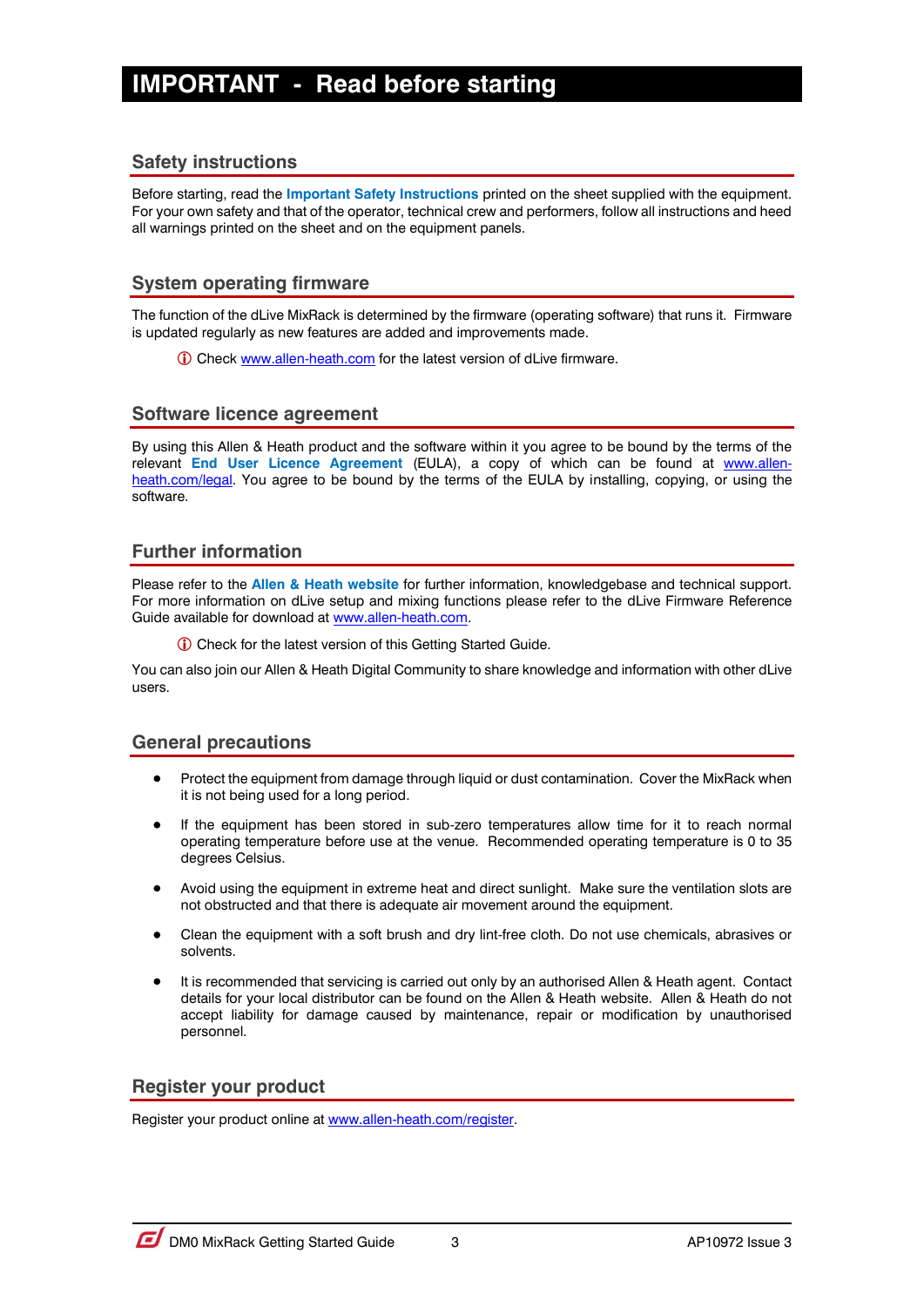## <span id="page-3-0"></span>**Packed items**

Check you have received the following:

- DM0 MixRack  $\bullet$
- Getting Started Guide AP10972  $\bullet$
- Safety Sheet  $\bullet$
- IEC mains lead  $\bullet$

## <span id="page-3-1"></span>**Contents**

| $\mathbf{1}$ .        |     |  |  |  |
|-----------------------|-----|--|--|--|
|                       | 11  |  |  |  |
| $\mathcal{P}_{\cdot}$ |     |  |  |  |
|                       | 2.1 |  |  |  |
|                       | 2.2 |  |  |  |
|                       | 2.3 |  |  |  |
| 3.                    |     |  |  |  |
| 4.                    |     |  |  |  |
| 5.                    |     |  |  |  |
|                       | 51  |  |  |  |
|                       | 5.2 |  |  |  |
|                       | 5.3 |  |  |  |
|                       | 5.4 |  |  |  |
| 6.                    |     |  |  |  |
| $\overline{7}$ .      |     |  |  |  |

 $\overline{\mathbf{4}}$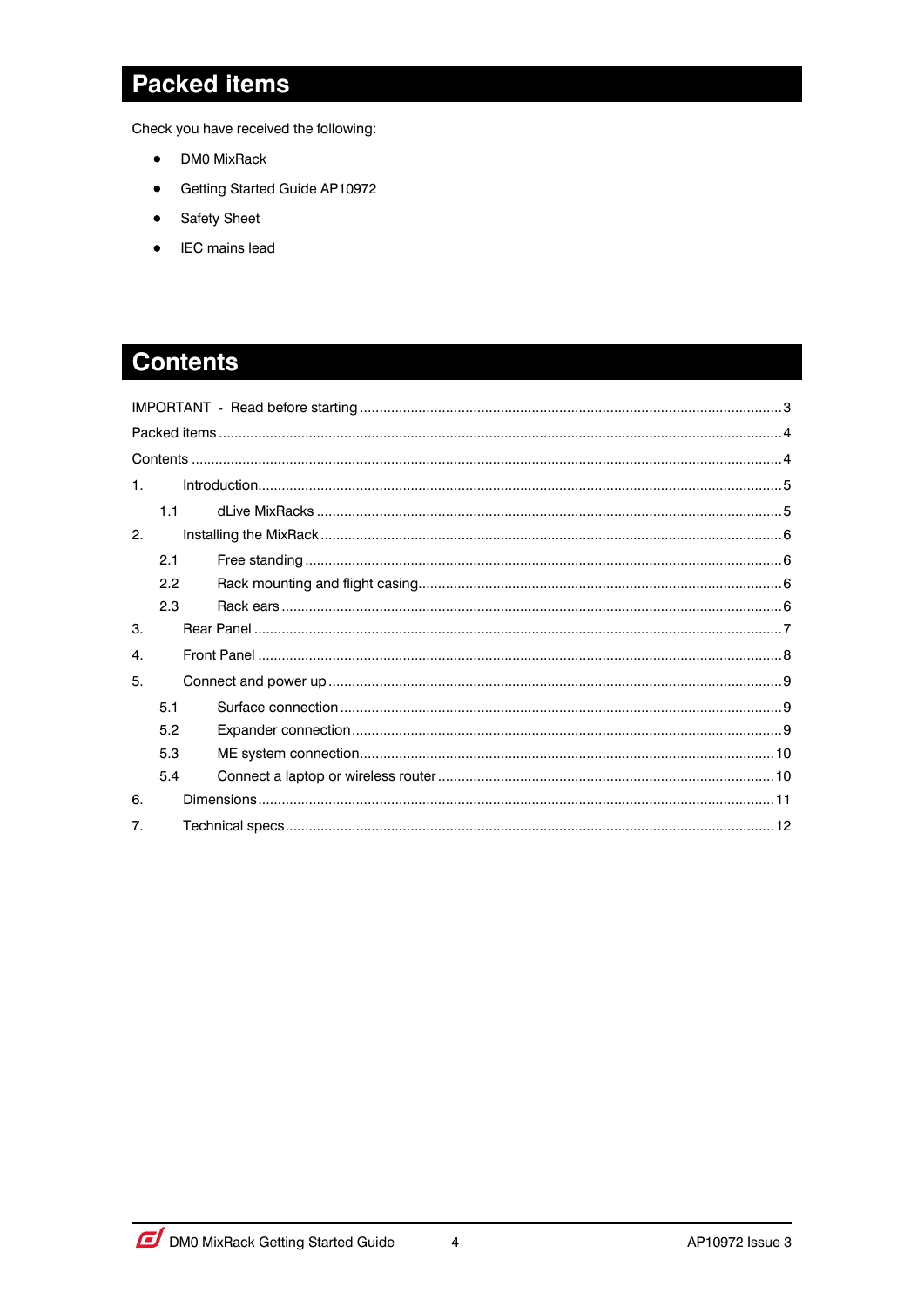## <span id="page-4-0"></span>**1. Introduction**

dLive is a distributed digital mixing system providing a uniquely flexible solution for any live sound application. It separates the mix engine from the control surface, putting the audio and processing where it is needed, and offering a host of control and audio networking possibilities. Refer to the Allen & Heath website to find out more about dLive.

The **MixRack** is the heart of any dLive system. It houses the XCVI processing core complete with audio I/O, control and audio networking ports. It is typically connected to a dLive Surface, but can also be controlled at the same time as or even without a Surface using a laptop or iPad, Allen & Heath IP remotes or third party controllers via TCP/IP. The system can be expanded by adding up to 3 DX32 modular racks/6 DX168 portable expanders, and is compatible with the ME personal mixing system.



#### <span id="page-4-1"></span>**1.1 dLive MixRacks**

There are different sizes of dLive MixRack available. All feature the same mix engine and differ only in the number of analogue I/O. All models can work with the full 128 channels by adding DX expanders or patching digital sources.

dLive DM0 MixRack features at a glance:

- **XCVI** 160x64 FPGA core
- 96kHz sample rate, 96bit accumulator
- Class leading, ultra-low latency 0.7ms
- 128 Input Channels with full processing
- 64 Mix Outputs with full processing
- **DEEP** processing embedded channel plugins
- Configurable 64 bus architecture (group, FX, aux, matrix, mains)
- LR, LCR and up to 5.1 mains mode
- 16 RackFX with dedicated stereo returns
- Multiple PFLs
- 16 DCAs
- Built-in signal generator, RTA and spectrogram
- Dual redundant power supply
- Flush front panel with ultra-quiet fan
- Reversible rack ears design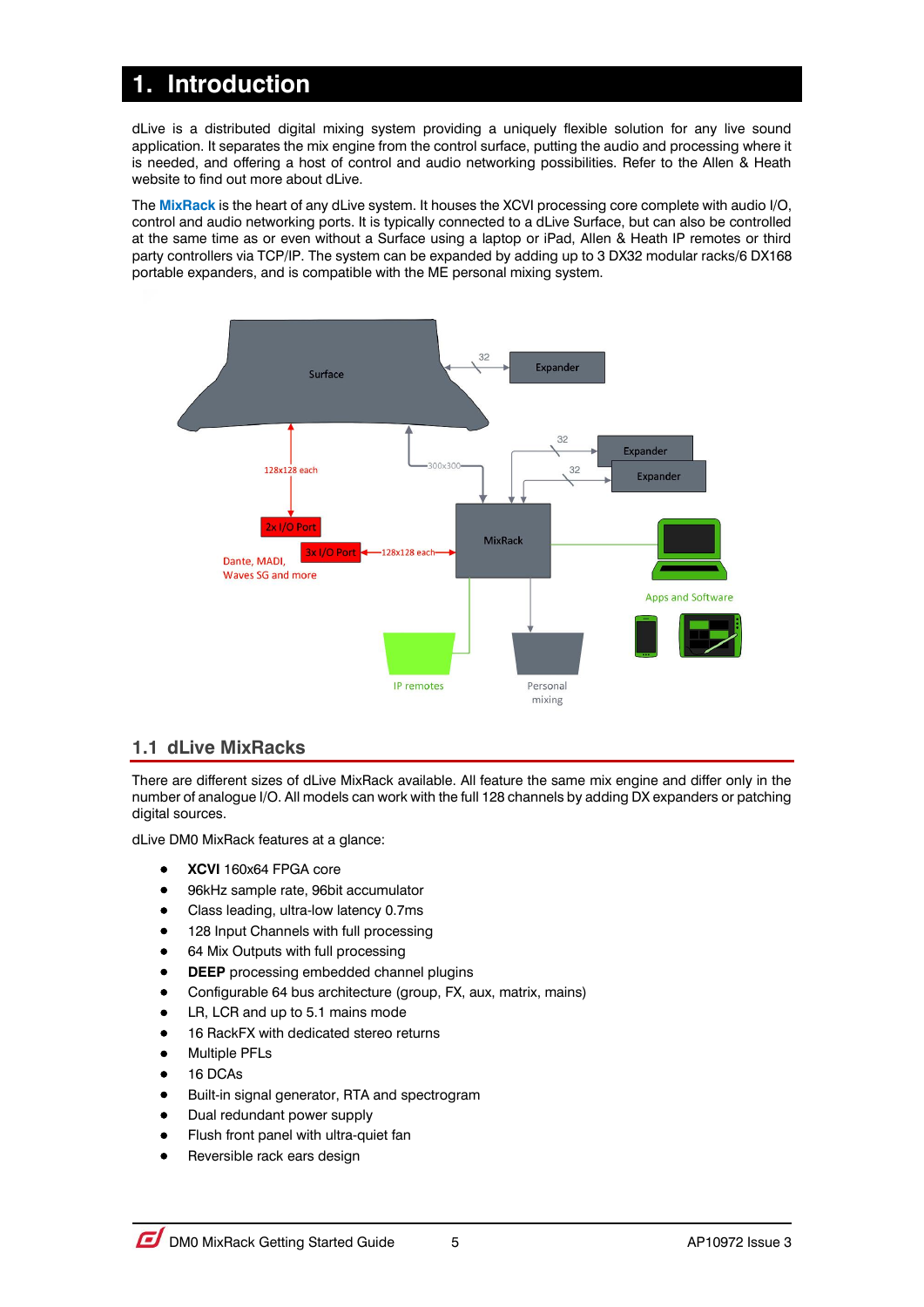## <span id="page-5-0"></span>**2. Installing the MixRack**

#### <span id="page-5-1"></span>**2.1 Free standing**

The DM0 MixRack can be operated as a freestanding unit for shelf or floor operation. Check that its plastic feet are fitted. Ensure adequate air flow around the unit. It must not be covered in any way. Always stand the unit on a firm flat surface away from any soft furnishings or carpet.

#### <span id="page-5-2"></span>**2.2 Rack mounting and flight casing**

The DM0 MixRack is designed as a 19 inch rack mount unit and occupies 4U of rack space. The plastic feet may need to be removed before rack mounting; retain them for future use.

For rental, touring and other portable use, we recommend that you use a professional grade flight case with shock mounted internal rack frame.

 Ensure natural convection of airflow around the unit by allowing good ventilation below, in front of and behind the unit. Rack equipment known to produce a significant amount of heat should not be mounted directly below the unit. Forced convection by means of a rack mounted fan-tray may be desirable in situations where space is restricted and the ambient air temperature is high.

#### <span id="page-5-3"></span>**2.3 Rack ears**

The rack ears can be mounted facing either the front or rear panel to suit the application. They are secured to the sides of the MixRack with 3 screws each as indicated below. Remove these screws using a Pozidriv screwdriver to remove or reposition the rack ears.

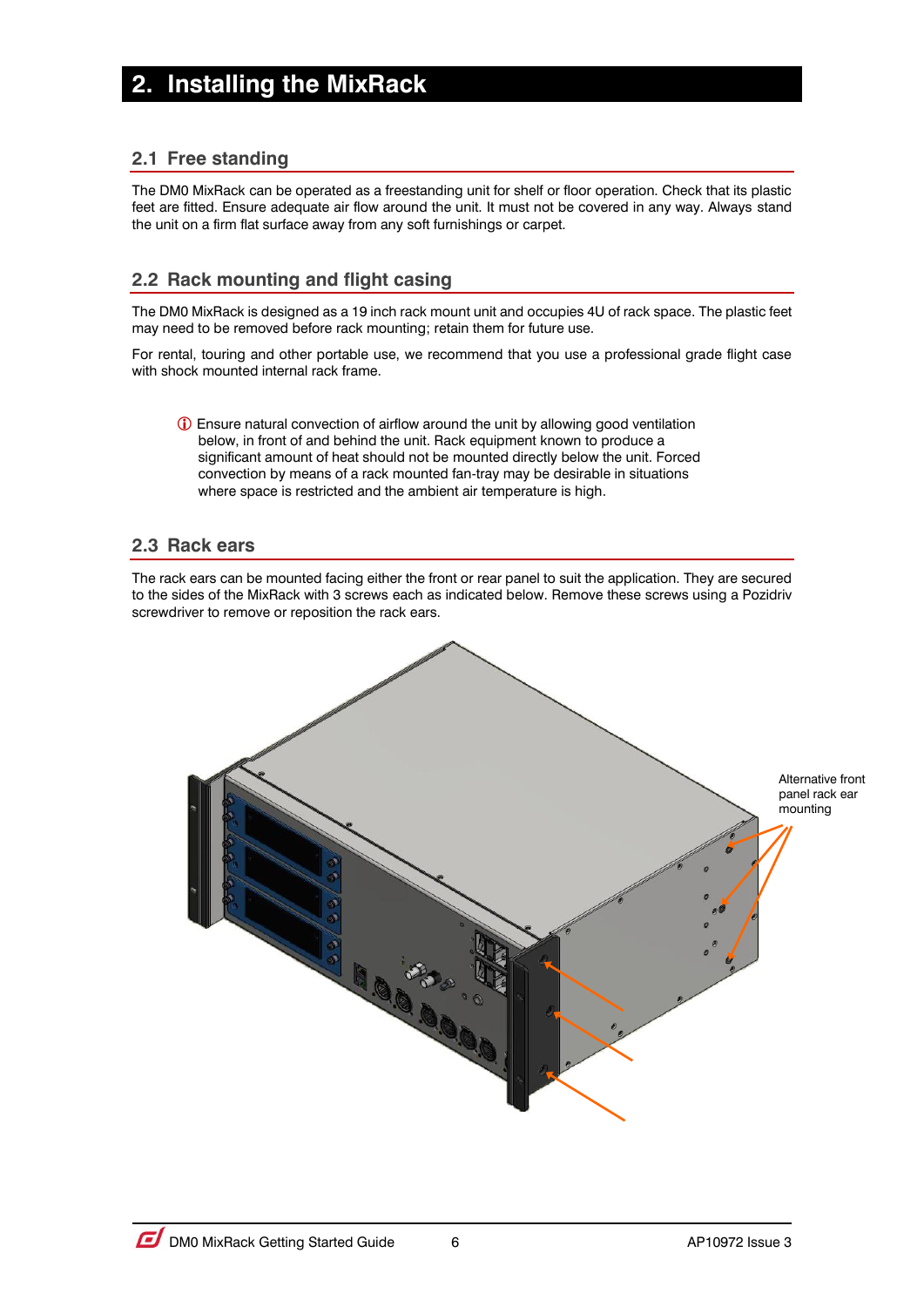## <span id="page-6-0"></span>**3. Rear Panel**



**I/O Ports** – 3x audio interface ports 128x128 channels each, independently assigned. Fit one of the option cards available for system expansion, digital mic splitting, recording or distributed audio networking. Refer to [www.allen-heath.com](http://www.allen-heath.com/) for a list of available option cards. 1

 iLive / GLD option cards (M-Dante, M-Waves, M-ES-V2, M-ACE, M-MADI) can be used with dLive when fitted with the M-DL-ADAPT 'letter-box' adapter. This provides a 64x64 48kHz interface with built-in Sample Rate Conversion.



Use the **I/O** screen to patch signals from or to the I/O Ports.

 **Audio Sync Lock** – Indicates that the audio is sync locked to a valid clock source. If this does not light up then check that the correct clock source is selected in the **MixRack / Audio / Audio Sync** screen. 2

 **Word Clock I/O** - BNC connectors for syncing from an external audio clock or providing a clock to other devices. Use the **MixRack / Audio / Audio Sync** screen to select the clock source. 3

 **Mains** – Redundant power supplies with independent IEC sockets, On/Off rocker switches and fuses. 4

Heed the safety warnings printed on the panel.

A plastic P-clip cable clamp is provided to secure the mains cable. Slot the cable in or lock it in place using a star Torx T20 screwdriver to refit the clamp around the cable.

**Phones** - Standard 1/4" jack socket and level control for the built-in headphone amplifier. The output follows the PAFL selection. 5

 **Network** –2x RJ45 Gigabit Ethernet ports. Connect a laptop or a wireless router to use with dLive Editor or iOS apps. All devices on the network must have compatible IP addresses. 6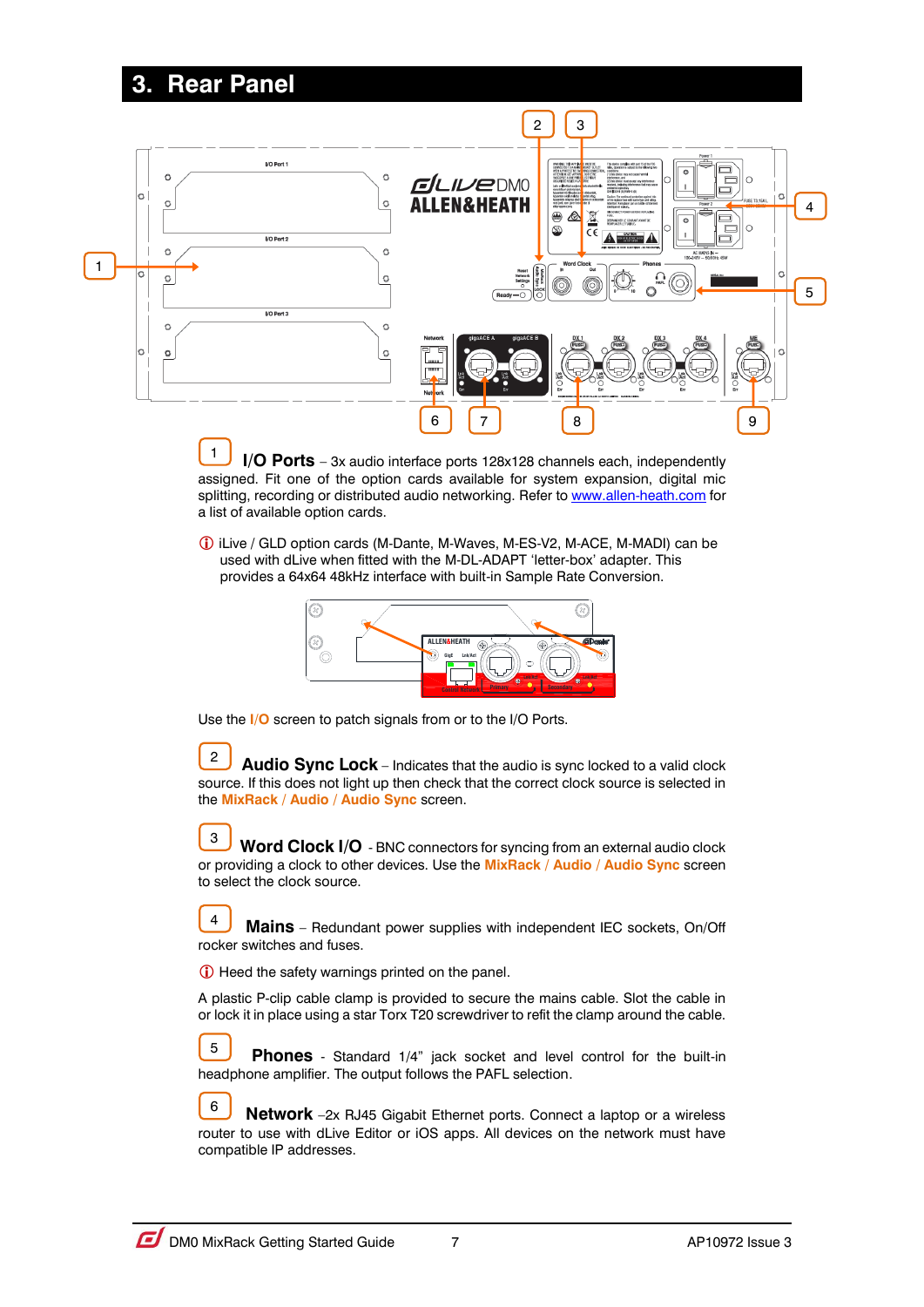A recessed switch lets you reset the network settings to factory default. To reset, turn the MixRack off, insert a pointed object to press and hold the switch whilst turning the MixRack back on. Hold the switch in for at least 30 seconds.

 **gigaACE link** – MixRack to Surface link over Gigabit Ethernet (IEEE 802.3 Layer 2 compliant). A single Cat5e (or higher) cable carries bidirectional 96kHz audio and control. Use two cables for redundancy – the system will seamlessly switch cable in case of failures, without any audio dropout. 7

**DX links** – Dual redundant EtherCon ports for connection of up to 2 DX32 / 4 DX168 expanders over Fast Ethernet (IEEE 802.3 Layer 2 compliant). A single Cat5e (or higher) cable carries 32x32 channels of 96kHz audio and control. Connect the first expander to DX1 & DX2, the second expander to DX3 & DX4. 8

Use the **I/O** screen to patch signals from or to the DX expanders.

 **ME** - Dedicated EtherCon port for the Allen & Heath ME personal mixing system. A single Cat5e (or higher) carries 40 channels of 48kHz audio, channel names and stereo links. Connect a ME-1 mixer for daisy chaining or ME-U hub for power and audio distribution. 9

Use the **I/O** screen to patch signals to the ME system.

## <span id="page-7-0"></span>**4. Front Panel**

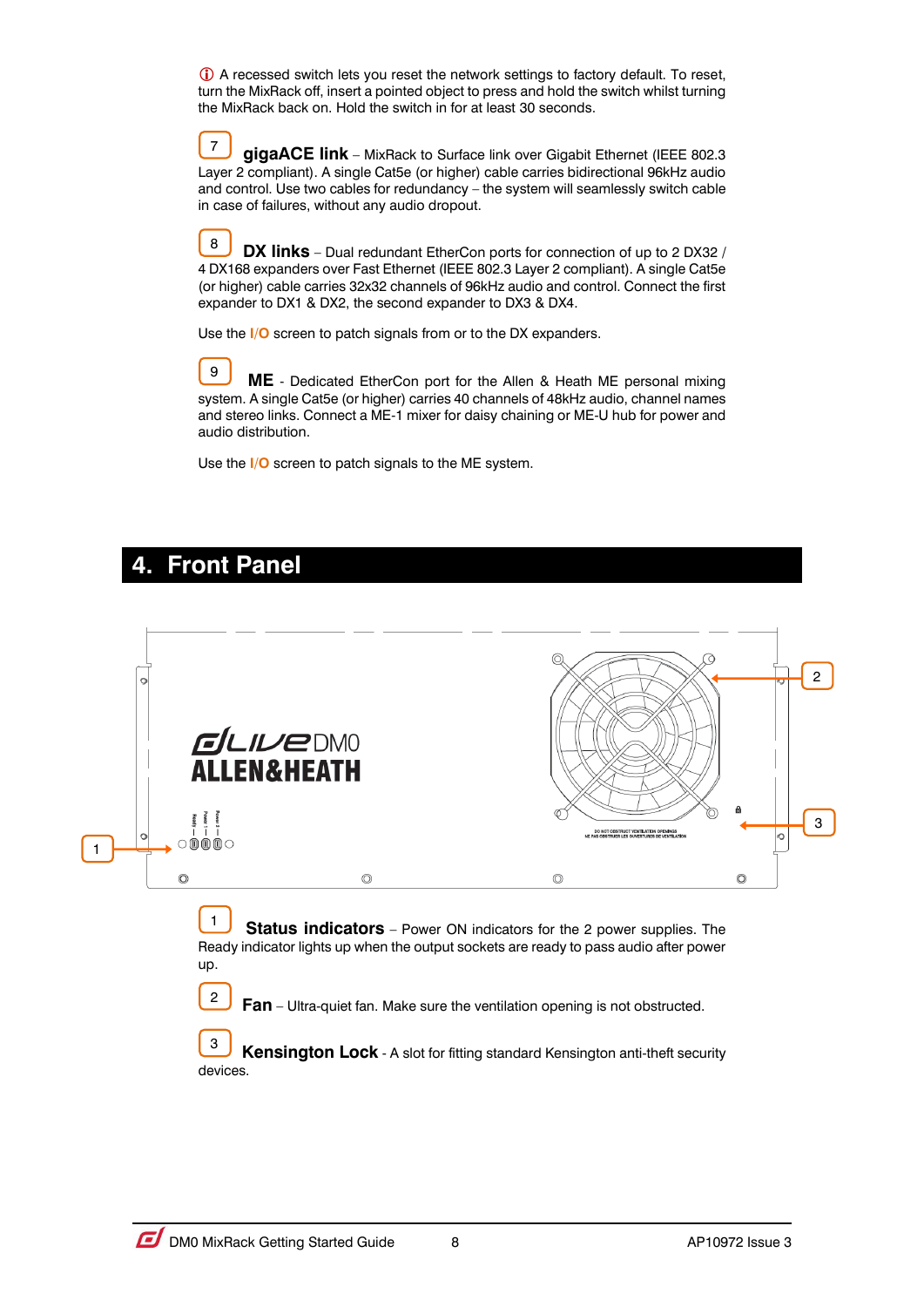## <span id="page-8-0"></span>**5. Connect and power up**

Switch on the MixRack. It takes around 15s for the mix engine to start passing audio. You should hear the relays click as they connect the outputs once the boot-up is completed. The Ready indicator on the front panel will light up at this point.

#### <span id="page-8-1"></span>**5.1 Surface connection**

Plug a touring grade CAT5e (or higher specification) cable up to 100m long between the dLive Surface and MixRack gigaACE ports. Use two cables for redundancy if required.

**C** Refer to [www.allen-heath.com](http://www.allen-heath.com/) for cable requirements, recommendations, and a list of CAT5e/CAT6 cables available to order.



Switch on the Surface. The gigaACE Lnk/Err indicators flash at a steady rate when the link is established. The red error indicator lights if a communication error is detected. Check that the cables are correctly plugged in and are not faulty.

It takes around 30s for the Surface to take control and the touchscreen to become responsive.

#### <span id="page-8-2"></span>**5.2 Expander connection**

Plug a touring grade CAT5e (or higher specification) cable up to 100m long between the DX Expander and MixRack DX ports. Use two cables for redundancy if required.

 Refer to [www.allen-heath.com](http://www.allen-heath.com/) for cable requirements, recommendations, and a list of CAT5 cables available to order.



Switch on the DX Expander. The DX port Lnk/Err indicators flash at a steady rate when the link is established. The red error indicator lights if a communication error is detected. Check that the cables are correctly plugged in and are not faulty.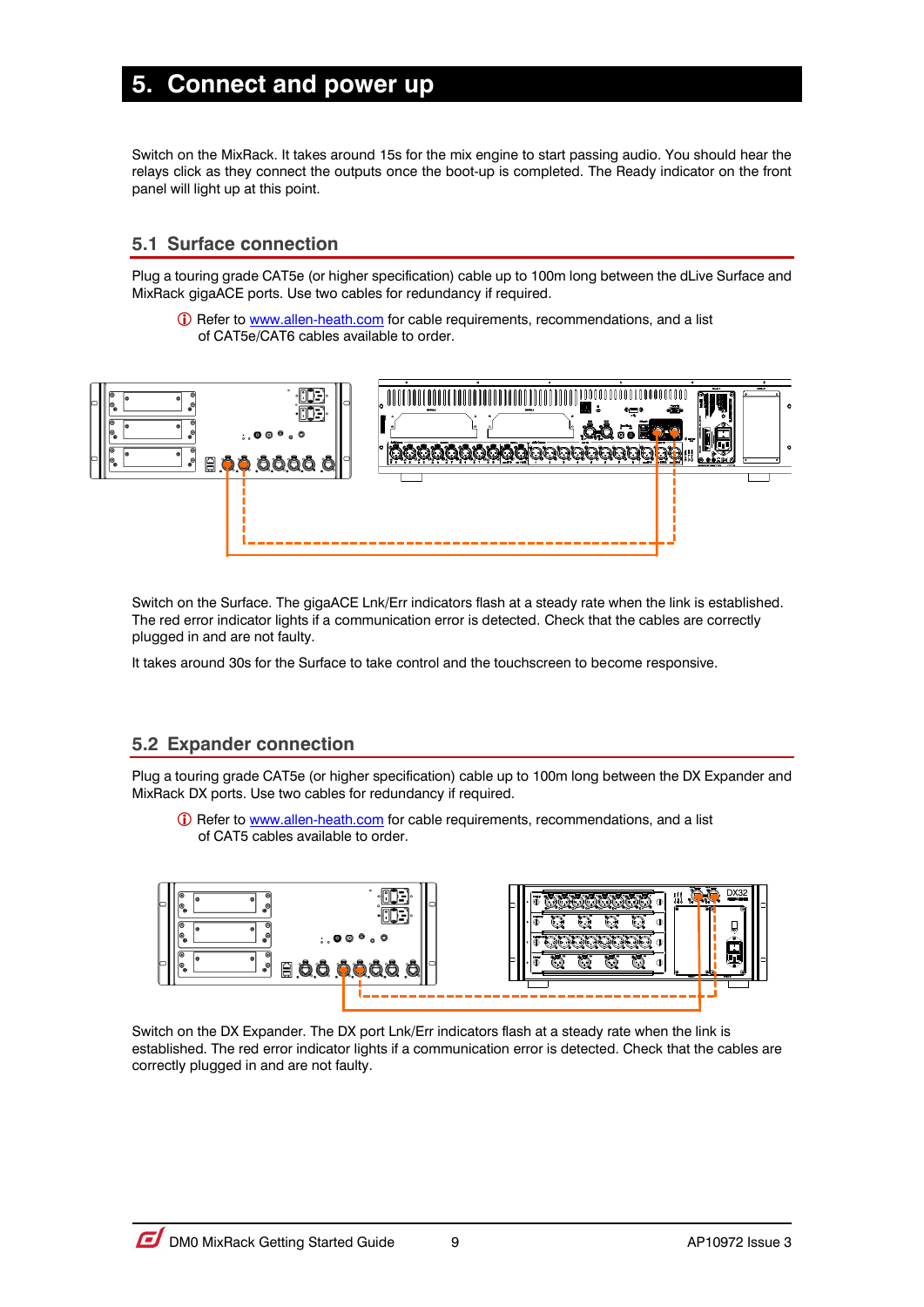<span id="page-9-0"></span>Plug a touring grade CAT5e (or higher specification) cable up to 100m long between the MixRack ME port and the ME-1 or ME-U.

**C** Refer to [www.allen-heath.com](http://www.allen-heath.com/) for cable requirements, recommendations, and a list of CAT5 cables available to order.



#### <span id="page-9-1"></span>**5.4 Connect a laptop or wireless router**

Connect a laptop, router or access point to either of the Network ports to use with dLive Editor or iOS apps. Read the Release Notes and Help Files accompanying the software or apps for further information.

 dLive communicates over TCP/IP. All devices on the network including the MixRack and Surface must have compatible IP addresses. Factory defaults are:

| MixRack     | 192.168.1.70  |
|-------------|---------------|
| Surface     | 192.168.1.71  |
| Subnet Mask | 255.255.255.0 |
| Gatewav     | 192.168.1.254 |

For direct, wired laptop connections, set your laptop to a static, compatible IP address, for example **192.168.1.10**.

For wireless connections, set your router / access point to a compatible IP address, for example 192.168.1.254, and its DHCP range to a compatible range of addresses, for example **192.168.1.100** to **192.168.1.200**. Set any wireless laptop or mobile device to DHCP / 'obtain an IP address automatically'.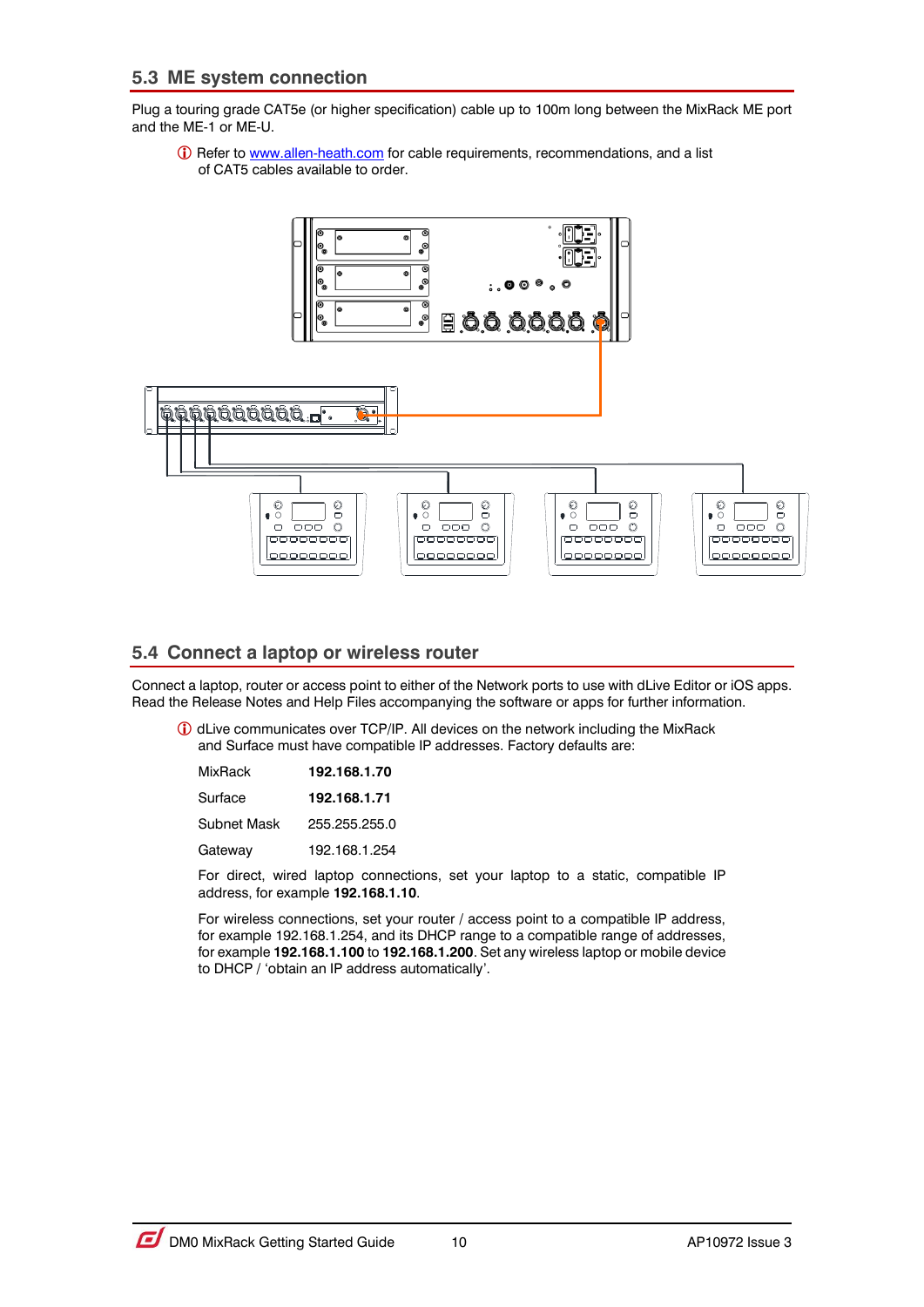## <span id="page-10-0"></span>**6. Dimensions**